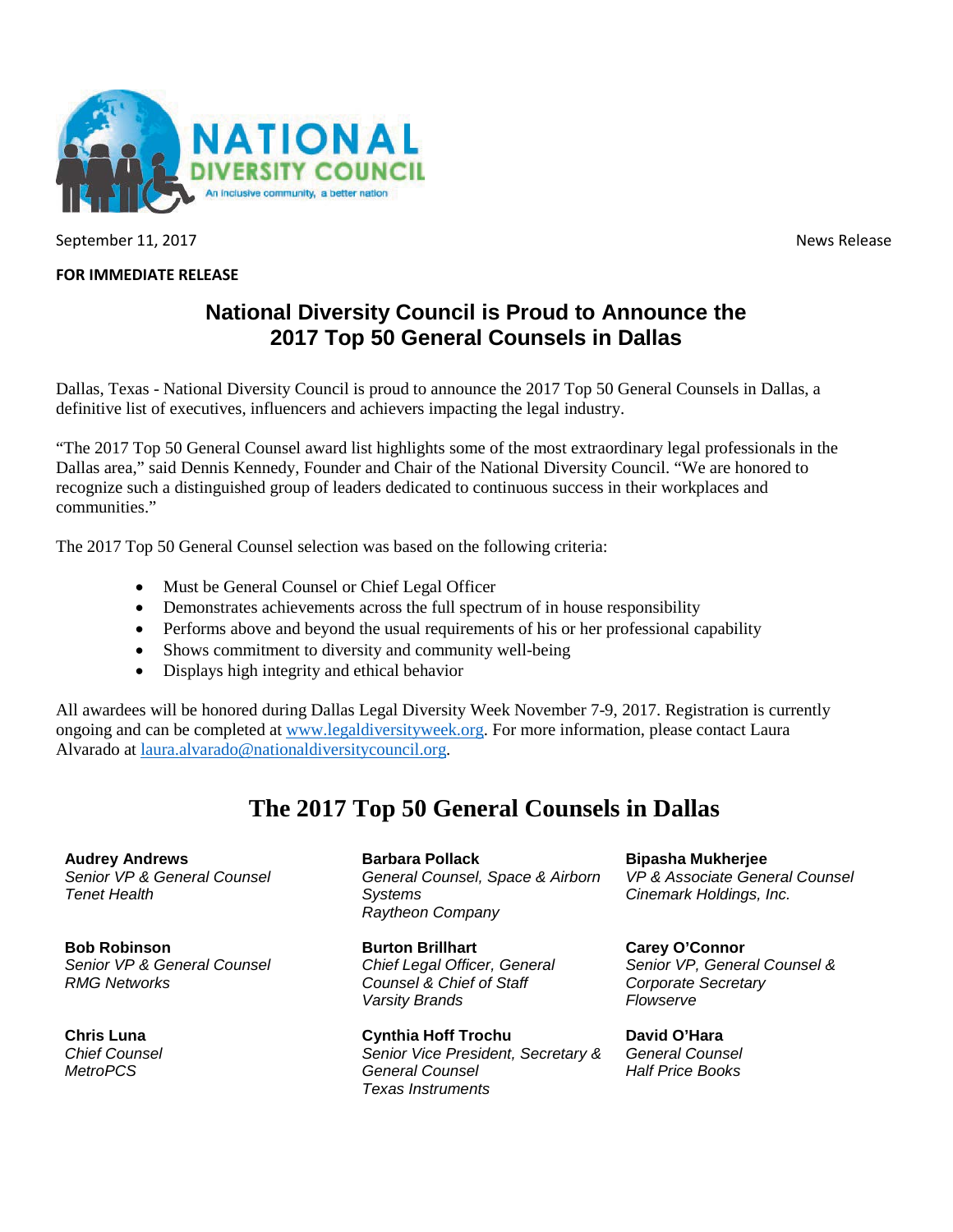**David Deck** *VP, General Counsel & Corporate Secretary Peter Piper Pizza*

**Dena DeNooyer Stroh** *General Counsel & Ethics Officer North Texas Tollway Authority*

**Elizabeth Ryder** *Executive VP & General Counsel Nexstar Media Group, Inc.*

**Howard S. Slobodin** *General Counsel Trinity River Authority of Texas*

**Jeff Erler** *General Counsel Cotton Holdings*

**Joseph Motes** *Senior VP, General Counsel & Secretary Alliance Data*

**Kelvin F. Sellers** *General Counsel & Director of Internal Audit Interstate Batteries*

**Marc Kesselman** *General Counsel, Corporate Secretary & Government Affairs Yum! Brands*

**Noor Jiddou, JD** *General Counsel & Head of Corporate and Investor Compliance US Freedom Capital* 

**Randy Hyne**  *VP, General Counsel & Secretary Fossil Group, Inc.*

**Robin Everly**  *VP & Associate General Counsel Sabre Corporation*

**Russell Coleman** *Executive VP, General Counsel, Corporate Secretary & Government Affairs Dean Foods*

**David Davenport** *Assistant General Counsel JPMorgan Chase & Co.*

**Denise McWatters** *Senior VP & General Counsel The HollyFrontier Corporation*

**Fayiaz Chaudhri** *General Counsel Atos*

**Ingrid Keiser** *Executive VP. General Counsel, & Secretary ClubCorp*

**John Gessner** *General Counsel Twin Peaks Restaurants*

**Julia Simon** *Chief Legal Officer & Corporate Secretary Mary Kay, Inc.*

**Lana Reagor** *Senior VP & Assistant General Counsel Citi*

**Marisa McGaughey** *General Counsel RSF Partners*

**Paul Kirkpatrick** *VP, General Counsel & Secretary Commercial Metals Company*

**Rankin Gasaway** *Senior VP, General Counsel & Secretary 7-Eleven*

**Roger Nober** *Executive VP, Law & Corporate Affairs, & Chief General Counsel BNSF Railway*

**Scarlett May** *Senior VP, General Counsel & Secretary Brinker International*

**David Poole** *General Counsel Range Resource Corporation*

**Elaine Rodriguez** *General Counsel DFW International Airport*

**Horacio Garcia Masi** *General Counsel CHRISTUS Health*

**Jason Clark** *Corporate VP, International General Counsel Santander Consumer USA, Inc.*

**John Sterling** *Executive VP, General Counsel, & Secretary Darling Ingredients* **Kelly Rentzel** *General Counsel Texas Capital Bank*

**Leanne Oliver** *General Counsel Frito Lay*

**Matt Haltom** *Senior VP & General Counsel Sally Beauty Holdings, Inc.*

**R.B. Ramsey** *Senior VP, General Counsel, Chief Compliance Officer & Secretary ACE Cash Express*

**Rob Wendland** *General Counsel Dallas County Community* 

**Rudy Rodriguez** *Senior VP, General Counsel, and Corporate Secretary CEC Entertainment, Inc.*

**Stephanie Zapata Moore** *Executive VP & General Counsel Vistra Energy*